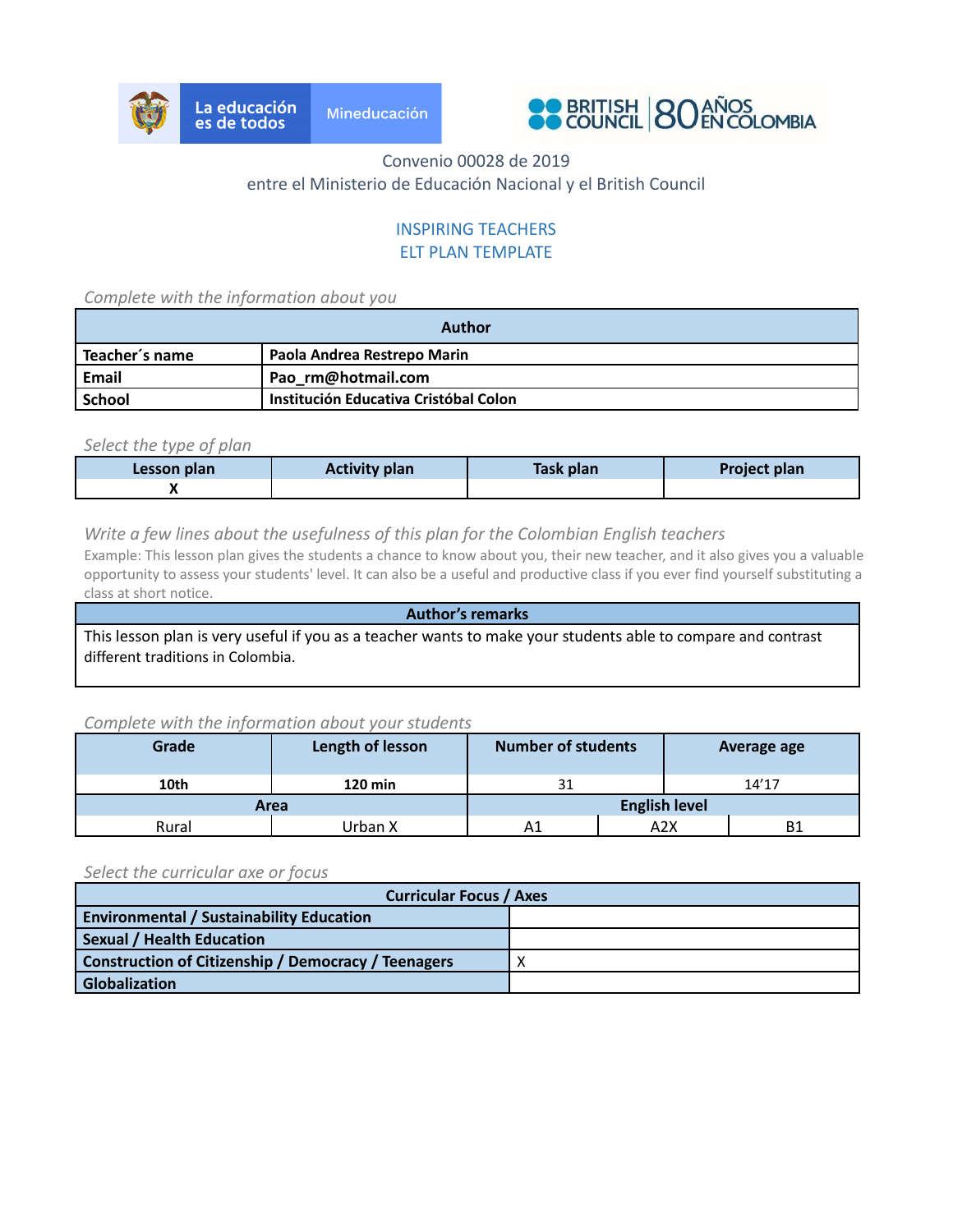



# Convenio 00028 de 2019 entre el Ministerio de Educación Nacional y el British Council

### *Complete with information about the content and methodological approach of the plan*

| <b>Topic</b>          | We are all different                          |                 |                        |  |
|-----------------------|-----------------------------------------------|-----------------|------------------------|--|
| Module / Unit         | EP!2 Unit 1 - Lesson 2 Module 3 pages 90 - 93 |                 |                        |  |
| Language focus        | <b>Functional language</b>                    | Language skills | Vocabulary             |  |
|                       | Listening                                     |                 |                        |  |
|                       | Comparing and contrasting                     | Speaking        | Colombian celebrations |  |
|                       | <b>Colombian traditions</b>                   | Reading         | and typical dishes     |  |
|                       |                                               | Writing         |                        |  |
| Principles / approach | Noticing approach                             |                 |                        |  |

*In "Aim", describe the most important thing you want your students to achieve by the end of the session. In "Subsidiary aims", relate the language skills (communicative and linguistic) students need to master in order to achieve the main aim of the lesson. Make sure the aims are learner-centered, specific, measurable, achievable, realistic, and action oriented.*

| <b>Learning objectives</b>                                                                                                                                                                                      |                                                                                                              |  |  |  |
|-----------------------------------------------------------------------------------------------------------------------------------------------------------------------------------------------------------------|--------------------------------------------------------------------------------------------------------------|--|--|--|
| Aim                                                                                                                                                                                                             | By the end of this lesson, students will be able to compare and contrast different<br>traditions in Colombia |  |  |  |
| By the end of this lesson, students will be able to<br>Identify the use of a lot of, some, any, much and many<br><b>Subsidiary aims</b><br>Give their opinions using the verbal tense and the given vocabulary. |                                                                                                              |  |  |  |

*List all the materials needed for this plan. Please, do not include any picture or photograph.*

| <b>Materials needed</b>                   |  |  |  |  |
|-------------------------------------------|--|--|--|--|
| Pictures and words                        |  |  |  |  |
| <b>Board</b>                              |  |  |  |  |
| Celebrations' pictures in Colombia        |  |  |  |  |
| English please fast track pages $90 - 93$ |  |  |  |  |
|                                           |  |  |  |  |

*Write the name for each state of the plan. Then in the "Procedure", write a detailed description of what the teacher and students do at each stage of the session. Be sure to be thorough so any teacher can follow this plan. Write the procedure in third person and present tense.*

| <b>Stage</b>            | <b>Procedure</b>                                                                                                                                                                                                             | <b>Time and interaction</b> |
|-------------------------|------------------------------------------------------------------------------------------------------------------------------------------------------------------------------------------------------------------------------|-----------------------------|
| Warm up<br>Ice-breaker  | writes the scrambled words on board and SS organize them<br><b>Assessment:</b> For this activity Teacher models it first, and then asks Ss if they<br>got it. Ss should thumb up if they do it or thumb down if they do not. | 5 min                       |
| Introducing<br>language | puts the pictures on the board and ss have to put their names and write the<br>exercise on the notebook                                                                                                                      | 5 min                       |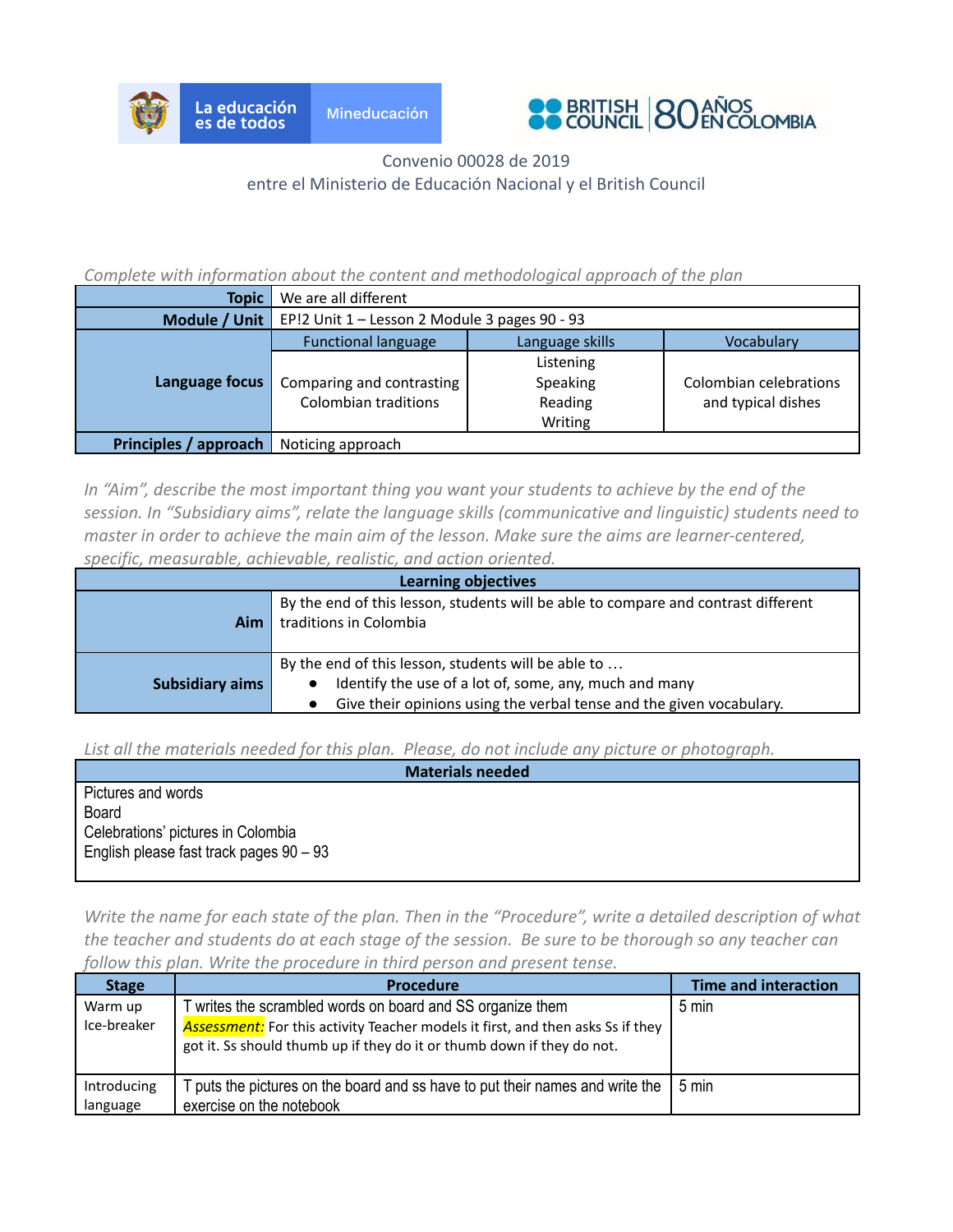

*I*



# Convenio 00028 de 2019

# entre el Ministerio de Educación Nacional y el British Council

| Pre-?                             |                                                                                                                                                                                                                                                                                                                                                                                                                                                       |                  |
|-----------------------------------|-------------------------------------------------------------------------------------------------------------------------------------------------------------------------------------------------------------------------------------------------------------------------------------------------------------------------------------------------------------------------------------------------------------------------------------------------------|------------------|
| Controlled<br>practice<br>While-? | 1-Students (SS) read and answer to the different activities from the book.<br>Exercises:<br>2 -SS look at the pictures and answer<br>3- SS read and write the differences between the celebrations<br>4 -SS classify the celebrations<br>5- Teacher (T) explains the use of a lot, some, any, many and much,<br>Students fill in the box<br>Useful language box.<br>6- SS involve useful language celebrations with food.<br>7- SS complete the table | 40 min<br>25 min |
|                                   | 8- SS answer the questions<br>9- SS talk about a Colombia's celebration                                                                                                                                                                                                                                                                                                                                                                               |                  |
| Freer<br>practice<br>Post-?       | T gives pictures about Colombia's celebrations, SS have to organize a short<br>text taking into account the food.                                                                                                                                                                                                                                                                                                                                     | 20 min text      |
| Wrap-up<br>Assessment<br>Feedback | SS present their texts<br>(when the presentation finishes, classmates do two stars and a wish), after<br>that they work with one-minute paper.<br>SS have to fill an exit ticket in order to give assessment to the presentations.<br>At the end, T reads and evaluates each presentation taking into account SS<br>exit ticket and two stars and a wish.<br>Finally                                                                                  | 15 min           |

*List all a series of tips of how this plan can be adapted so other teachers can implemented in their own educational context.*